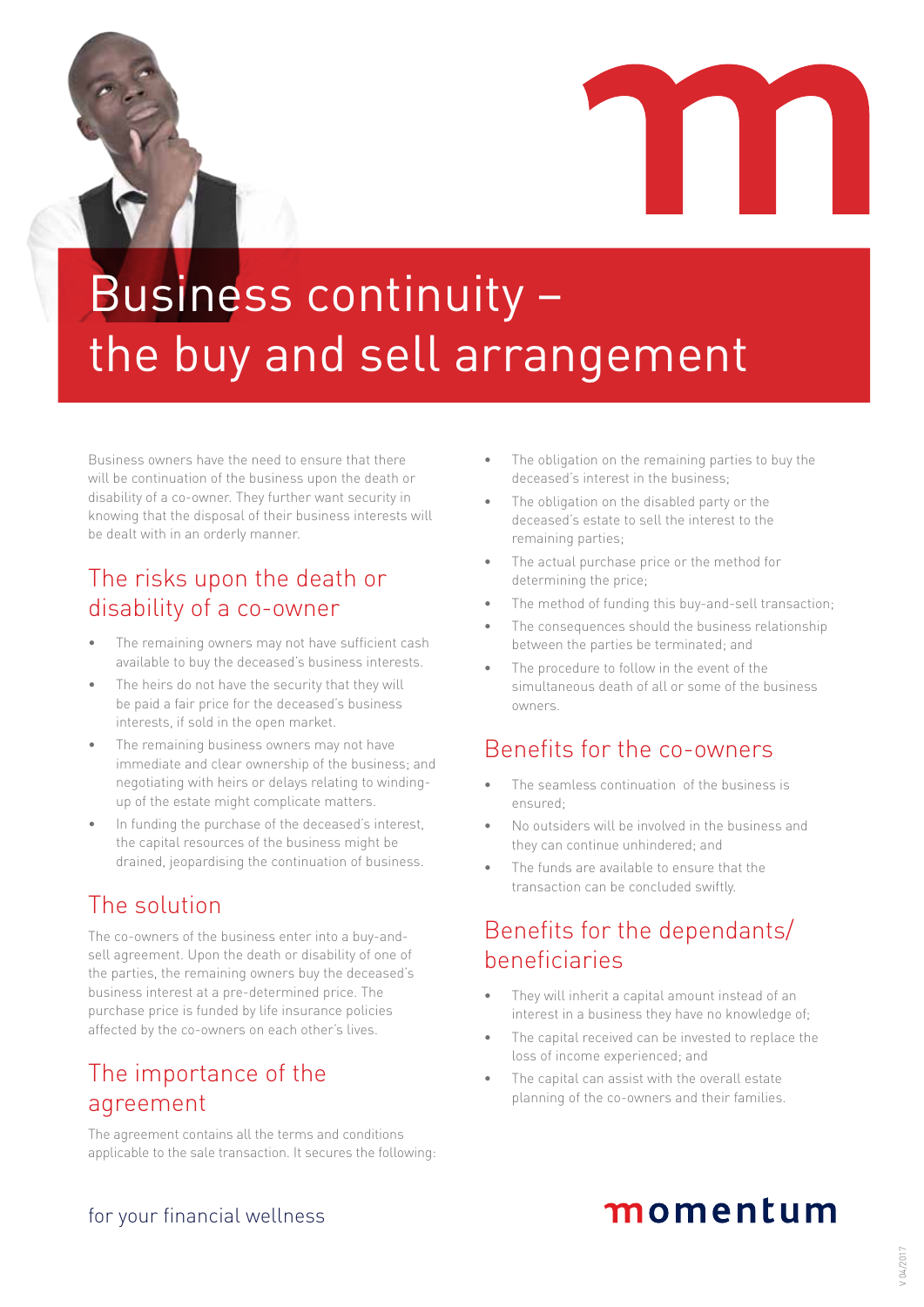



# Buy and sell arrangement – technical information

### The structure

There are two structures that can be considered when implementing a buy and sell arrangement. It will be illustrated by using the following example:

A, B and C are shareholders in the company ABC (Pty) Ltd. A owns 40%, B 35% and C 25% of the shares in the company. The parties wish to enter into a buy and sell arrangement and would like to insure each other's lives for this purpose.

### Traditional structure

The traditional structure entails that each shareholder has one policy on his/her life with the remaining shareholders being the co-owners of that policy. In the above scenario this will result in the following structure:

| Policy on the life of A |                          | Owned by B and C |
|-------------------------|--------------------------|------------------|
| Policy on the life of B |                          | Owned by A and C |
| Policy on the life of C | $\overline{\phantom{0}}$ | Owned by A and B |

The ownership of the policy will be according to the proportionate shareholding of each shareholder.

#### Alternative structure

The alternative structure is generally used where there are a larger number of shareholders and also provides for ease of administration when accounting for the premium payments. It entails that each shareholder owns one policy on the lives of all the other shareholders. In the above scenario the structure will be as follows:

A owns a policy on the lives of B and C

B owns a policy on the lives of A and C

C owns a policy on the lives of A and B

The sum insured on each life will be equal to the proportionate sum that is required by that policyholder to purchase his/her proportionate share.

### Premium payments

The policyholders should pay the premiums on the policies they own.

In the case of the traditional structure, the premiums are accounted for in such a manner that each policyholder effectively pays the part that he or she owns – therefore the premium is proportioned in the same manner as the policy ownership.

# momentum